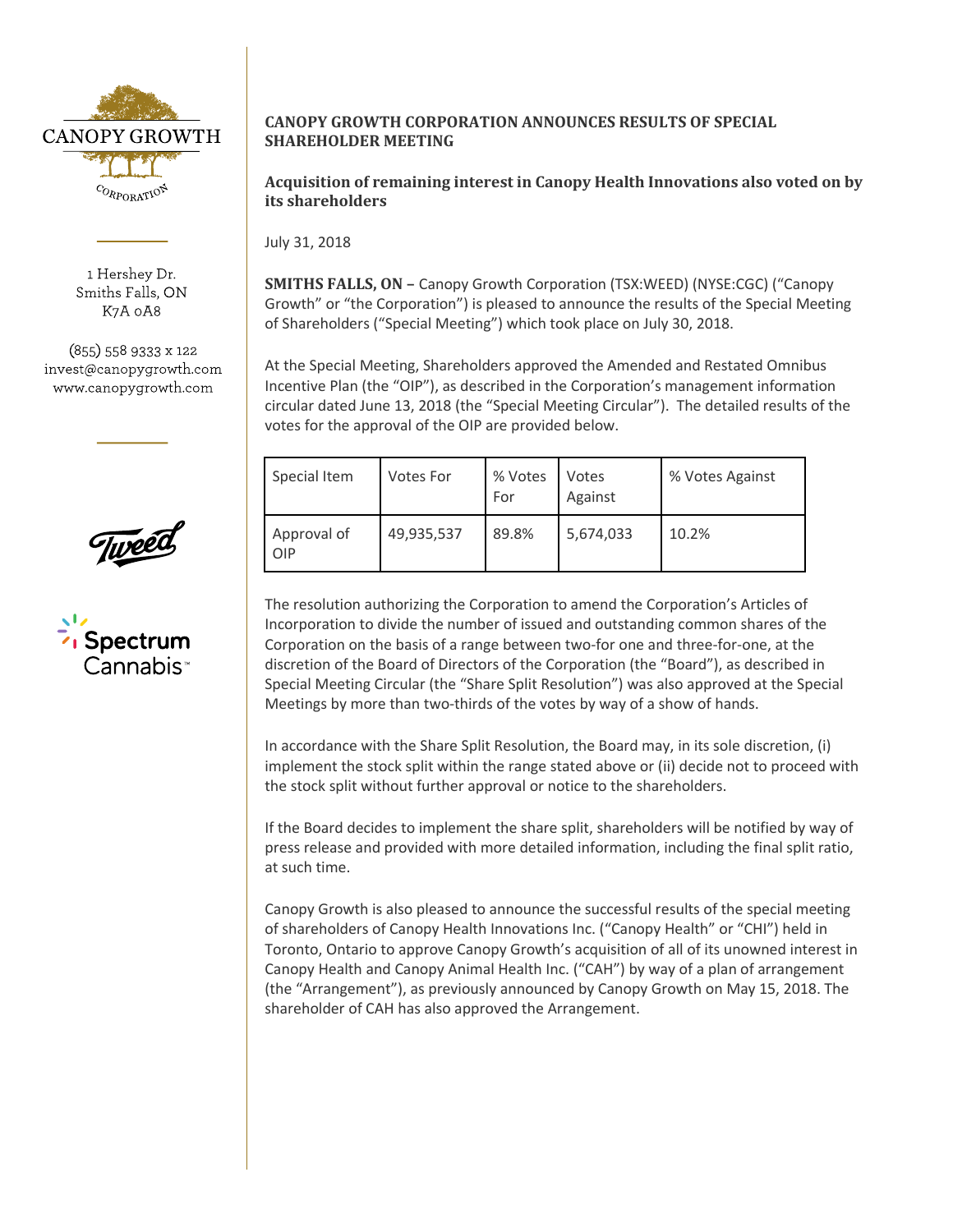The detailed results of the votes for the Arrangement are provided below:

| Special Item                      | Votes For  | % Votes<br>For | Votes<br>Against | % Votes Against |
|-----------------------------------|------------|----------------|------------------|-----------------|
| Approval of<br>the<br>Arrangement | 10,744,413 | 100%           |                  | 0%              |

The above excludes votes which may not be included in determining minority approval pursuant to the rules of Multilateral Instrument 61-101 – Protection of Minority Shareholders in Special Transactions. A total of 89.69% of the issued and outstanding common shares of CHI were voted at the meeting.

With the requisite shareholder approvals obtained, a final order of the Ontario Superior Court of Justice approving the Arrangement will be sought on August 2, 2018. Provided the final order is obtained and the satisfaction or waiver of all other conditions specified in the definitive agreement dated May 14, 2018, as amended, it is expected that the Arrangement will be completed on or about August 3, 2018.

The Arrangement, when completed, will bring the Company's affiliated research arm fully into the broader Canopy Growth family.

Here's to Future Growth.

Contact:

Caitlin O'Hara Media Relations [Caitlin.ohara@canopygrowth.com](mailto:Caitlin.ohara@canopygrowth.com) 613-291-3239

Investor Relations Tyler Burns [Tyler.burns@canopygrowth.com](mailto:Tyler.burns@canopygrowth.com) 855-558-9333 ex 122

Director: Bruce Linton [tmx@tweed.com](mailto:tmx@tweed.com)